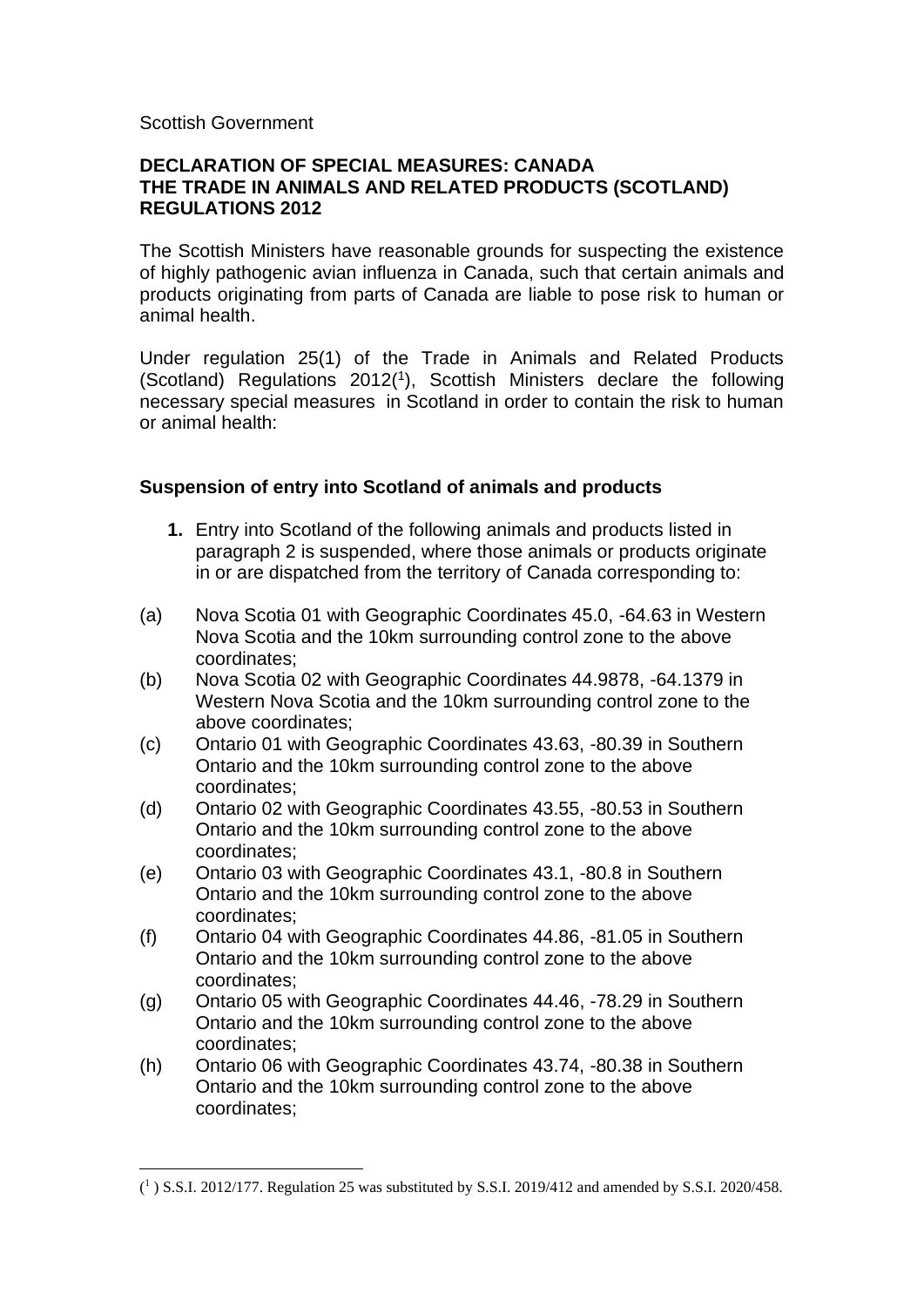- (i) Ontario 07 with Geographic Coordinates 43.93, -79.32 in Southern Ontario and the 10km surrounding control zone to the above coordinates;
- (j) Ontario 08 with Geographic Coordinates 44.05, -77.42 in Southern Ontario and the 10km surrounding control zone to the above coordinates;
- (k) Ontario 09 with Geographic Coordinates 42.44, -82.09 in Southern Ontario and the 10km surrounding control zone to the above coordinates;
- (l) Ontario 10 with Geographic Coordinates 43.92, -79.28 in Southern Ontario and the 10km surrounding control zone to the above coordinates;
- (m) Ontario 11 with Geographic Coordinates 45.20, -74.56 in Eastern Ontario and the 10km surrounding control zone to the above coordinates;
- (n) Ontario 12 with Geographic Coordinates 45.19, -74.52 in Eastern Ontario and the 10km surrounding control zone to the above coordinates;
- (o) Alberta 01 with Geographic Coordinates 51.75, -113.95 in Southern Alberta and the 10km surrounding control zone to the above coordinates;
- (p) Ontario 13 with Geographic Coordinates 44.15, -80.95 in Southern Ontario and the 10km surrounding control zone to the above coordinates;
- (q) Alberta 02 with Geographic Coordinates 51.77, -113.96 in Southern Alberta and the 10km surrounding control zone to the above coordinates;
- (r) Alberta 03 with Geographic Coordinates 52.71, -113.57 in Southern Alberta and the 10km surrounding control zone to the above coordinates;
- (s) Alberta 04 with Geographic Coordinates 51.6, -113.46 in Southern Alberta and the 10km surrounding control zone to the above coordinates;
- (t) Alberta 05 with Geographic Coordinates 52.27, -112.12 in Southern Alberta and the 10km surrounding control zone to the above coordinates;
- (u) Alberta 06 with Geographic Coordinates 52.93, -113.31 in Southern Alberta and the 10km surrounding control zone to the above coordinates;
- (v) Quebec 01 with Geographic Coordinates 45.49, -71.48 in Southern Quebec and the 10km surrounding control zone to the above coordinates;
- (w) Alberta 07 with Geographic Coordinates 52.9, -112.91 in Southern Alberta and the 10km surrounding control zone to the above coordinates;
- (x) Alberta 08 with Geographic Coordinates 51.77, -113.88 in Southern Alberta and the 10km surrounding control zone to the above coordinates;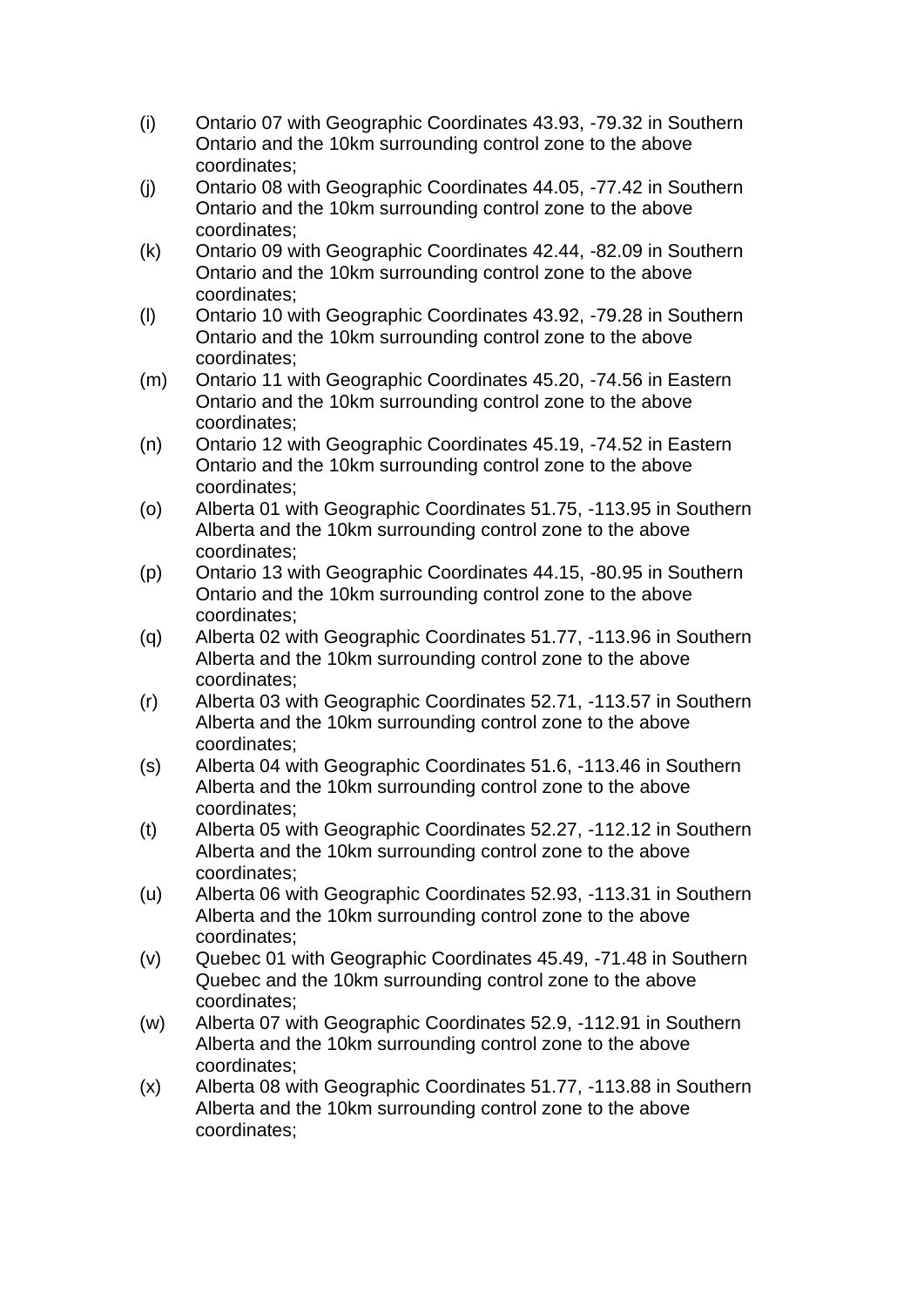- (y) Quebec 02 with Geographic Coordinates 45.49, -71.48 in Southern Quebec and the 10km surrounding control zone to the above coordinates;
- (z) Ontario 14 with Geographic Coordinates 45.22, -74.5 in Eastern Ontario and the 10km surrounding control zone to the above coordinates;
- (z1) Quebec 03 with Geographic Coordinates 45.21, -72.54 in Southern Quebec and the 10km surrounding control zone to the above coordinates;
- (z2) British Columbia 01 with Geographic Coordinates 50.5, -119.21 in Southern British Columbia and the 10km surrounding control zone to the above coordinates;
- (z3) Alberta 09 with Geographic Coordinates 51.61, -113.45 in Southern Alberta and the 10km surrounding control zone to the above coordinates;
- (z4) Alberta 10 with Geographic Coordinates 49.43, -112.37 in Southern Alberta and the 10km surrounding control zone to the above coordinates;
- (z5) Alberta 11 with Geographic Coordinates 51.76, -113.89 in Southern Alberta and the 10km surrounding control zone to the above coordinates;
- (z6) Quebec 04 with Geographic Coordinates 45.72, -71.78 in Southern Quebec and the 10km surrounding control zone to the above coordinates;
- (z7) Saskatchewan 01 with Geographic Coordinates 51.46, -106.48 in Southern Saskatchewan and the 10km surrounding control zone to the above coordinates;
- (z8) Saskatchewan 02 with Geographic Coordinates 51.46, -106.48 in Southern Saskatchewan and the 10km surrounding control zone to the above coordinates;
- (z9) Alberta 12 with Geographic Coordinates 49.27, -112.82 in Southern Alberta and the 10km surrounding control zone to the above coordinates;
- (z10) Quebec 05 with Geographic Coordinates 45.72, -71.82 in Southern Quebec and the 10km surrounding control zone to the above coordinates;
- (z11) Ontario 12 with Geographic Coordinates 44.06, -79.35 in Southern Ontario and the 10km surrounding control zone to the above coordinates;
- (z12) Alberta 13 with Geographic Coordinates 51.6, -113.49 in Southern Alberta and the 10km surrounding control zone to the above coordinates;
- (z13) Manitoba 01 with Geographic Coordinates 49.87, -95.89 in Southern Manitoba and the 10km surrounding control zone to the above coordinates;
- (z14) Saskatchewan 03 with Geographic Coordinates 50.43, -107.2 in Southern Saskatchewan and the 10km surrounding control zone to the above coordinates;
- (z15) Alberta 14 with Geographic Coordinates 52.79, -113.11 in Southern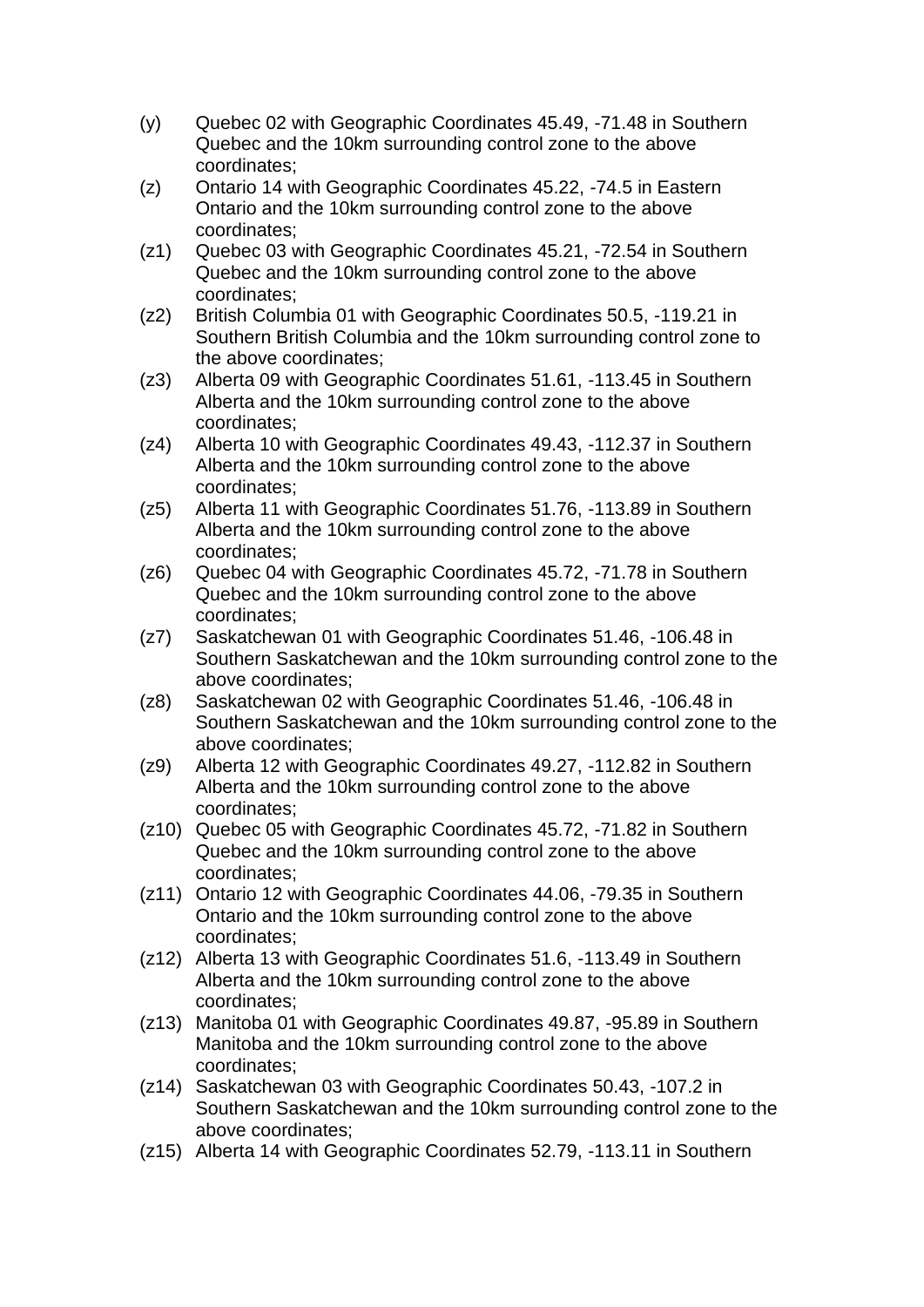Alberta and the 10km surrounding control zone to the above coordinates;

- (z16) Alberta 15 with Geographic Coordinates 52.85, -112.92 in Southern Alberta and the 10km surrounding control zone to the above coordinates;
- (z17) Saskatchewan 04 with Geographic Coordinates 50.07, -108.58 in Southern Saskatchewan and the 10km surrounding control zone to the above coordinates;
- (z18) Ontario 13 with Geographic Coordinates 43.87, -81.33 in Southern Ontario and the 10km surrounding control zone to the above coordinates;
- (z19) New Brunswick 01 with Geographic Coordinates 45.95, -64.9 in Southern New Brunswick and the 10km surrounding control zone to the above coordinates;
- (z20) Alberta 16 with Geographic Coordinates 52.78, -112.77 in Southern Alberta and the 10km surrounding control zone to the above coordinates;
- (z21) Saskatchewan 05 with Geographic Coordinates 50.76, -107.1 in Southern Saskatchewan and the 10km surrounding control zone to the above coordinates;
- (z22) Ontario 14 with Geographic Coordinates 44.14, -79.43 in Southern Ontario and the 10km surrounding control zone to the above coordinates;
- (z23) Saskatchewan 06 with Geographic Coordinates 50.17, -102.62 in Southern Saskatchewan and the 10km surrounding control zone to the above coordinates;
- (z24) British Colombia 02 with Geographic Coordinates 49.97, -117.87 in Southern British Colombia and the 10km surrounding control zone to the above coordinates;
- (z25) Alberta 17 with Geographic Coordinates 53.8, -111.9 in Southern Alberta and the 10km surrounding control zone to the above coordinates;
- (z26) Alberta 18 with Geographic Coordinates 52.84, -110.74 in Southern Alberta and the 10km surrounding control zone to the above coordinates;
- (z27) Alberta 19 with Geographic Coordinates 49.89, -112.7 in Southern Alberta and the 10km surrounding control zone to the above coordinates;
- (z28) Ontario 15 with Geographic Coordinates 43.67, -80.36 in Southern Ontario and the 10km surrounding control zone to the above coordinates;
- (z29) Ontario 16 with Geographic Coordinates 43.63, -80.03 in Southern Ontario and the 10km surrounding control zone to the above coordinates; and
- (z30) Quebec 06 with Geographic Coordinates 45.07, -74.17 in Southern Quebec and the 10km surrounding control zone to the above coordinates.
	- **2.** The animals or products are: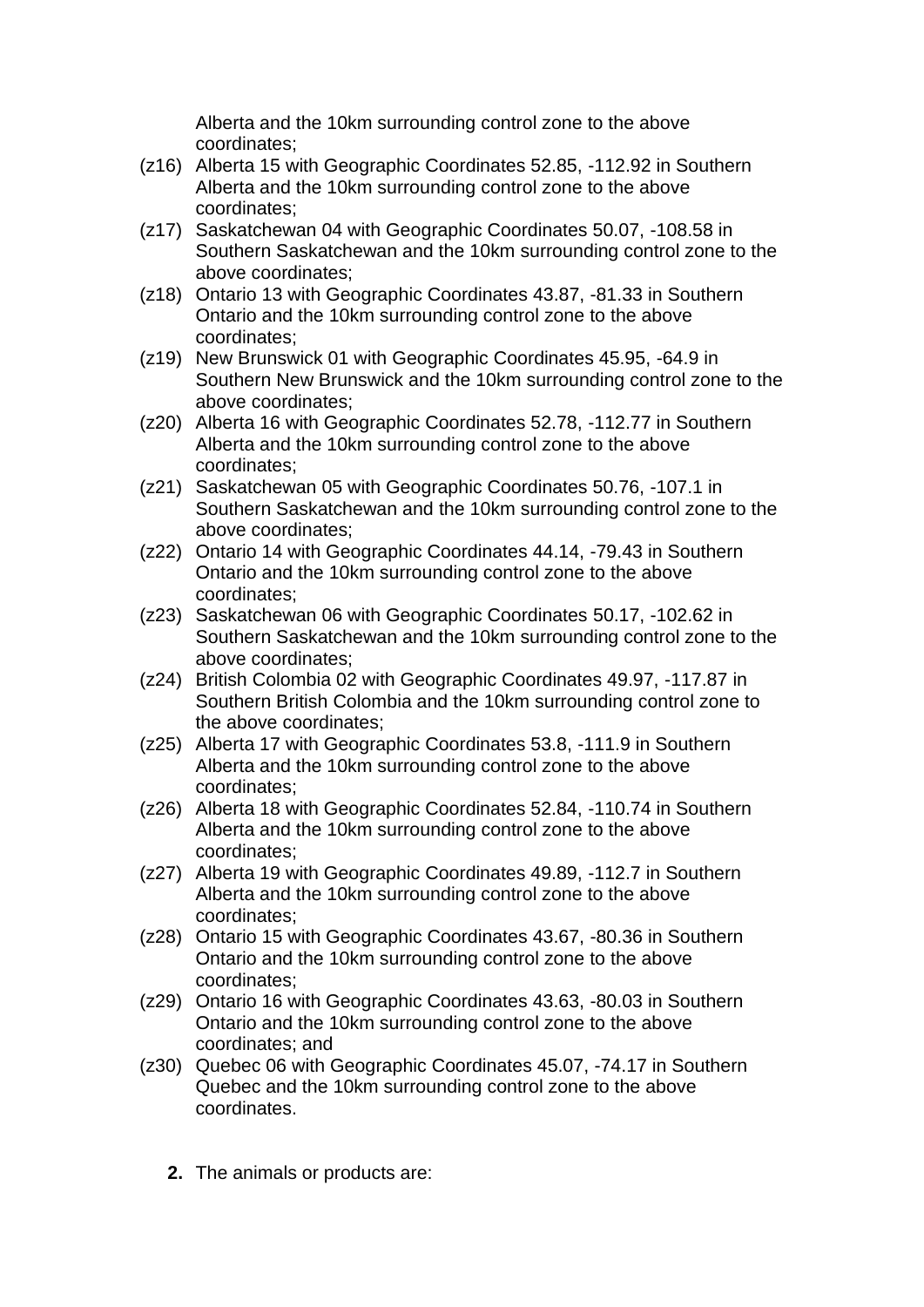- (a) wild game-bird meat;
- (b) meat of poultry;
- (c) breeding or productive poultry;
- (d) day old chicks;
- (e) hatching eggs of poultry;
- (f) slaughter poultry and poultry for restocking game supplies;
- (g) single consignments of less than 20 units of poultry;
- (h) meat products resulting from the processing of meat or from the further processing of such processed products, not subject to specific treatment B, C or D as defined in Part 4 of Annex II to Commission Decision 2007/777/EC(<sup>2</sup>);
- (i) unprocessed animal by-products containing bodies or parts of poultry or wild game birds or products obtained from poultry or wild game birds; and
- (j) composite products containing meat products resulting from the processing of meat or from the further processing of such processed products, not subject to specific treatment B, C or D as defined in Part 4 of Annex II to Commission Decision 2007/777/EC.

# **Interpretation**

- **3.** In paragraph 2 of this Declaration:
- (a) "poultry", "breeding poultry", "productive poultry", "day-old chicks", "hatching eggs" and "meat" have the same meaning as in Article 2 of Commission Regulation (EC) 798/2008(<sup>3</sup> );
- (b) "meat products", has the same meaning as in paragraph 7.1 of Annex I to Regulation (EC) 853/2004(4);
- (c) "animal by-products" has the same meaning as in Article 3 of Regulation (EC) 1069/2009(<sup>5</sup> ); and
- (d) "composite products" has the same meaning as in Article 2 of Commission Decision 2007/275/EC(<sup>6</sup>).

### **Exclusions from suspension**

**4.** The suspension of entry into Scotland of the animals or products listed in paragraph 2 of this Declaration, where those animals or products originate in or are dispatched from the territories of Canada as set out in paragraph 1 of the Declaration, shall not apply where those animals or products were produced before the relevant closing date as set out in paragraph 5 of this Declaration, and where the animals or products

<sup>(</sup> 2 ) EUD 2007/777.

<sup>(</sup> 3 ) EUR 798/2008.

<sup>(</sup> 4 ) EUR 853/2004.

 $(5)$  EUR 1069/2009.

<sup>(</sup> 6 ) EUD 2007/275.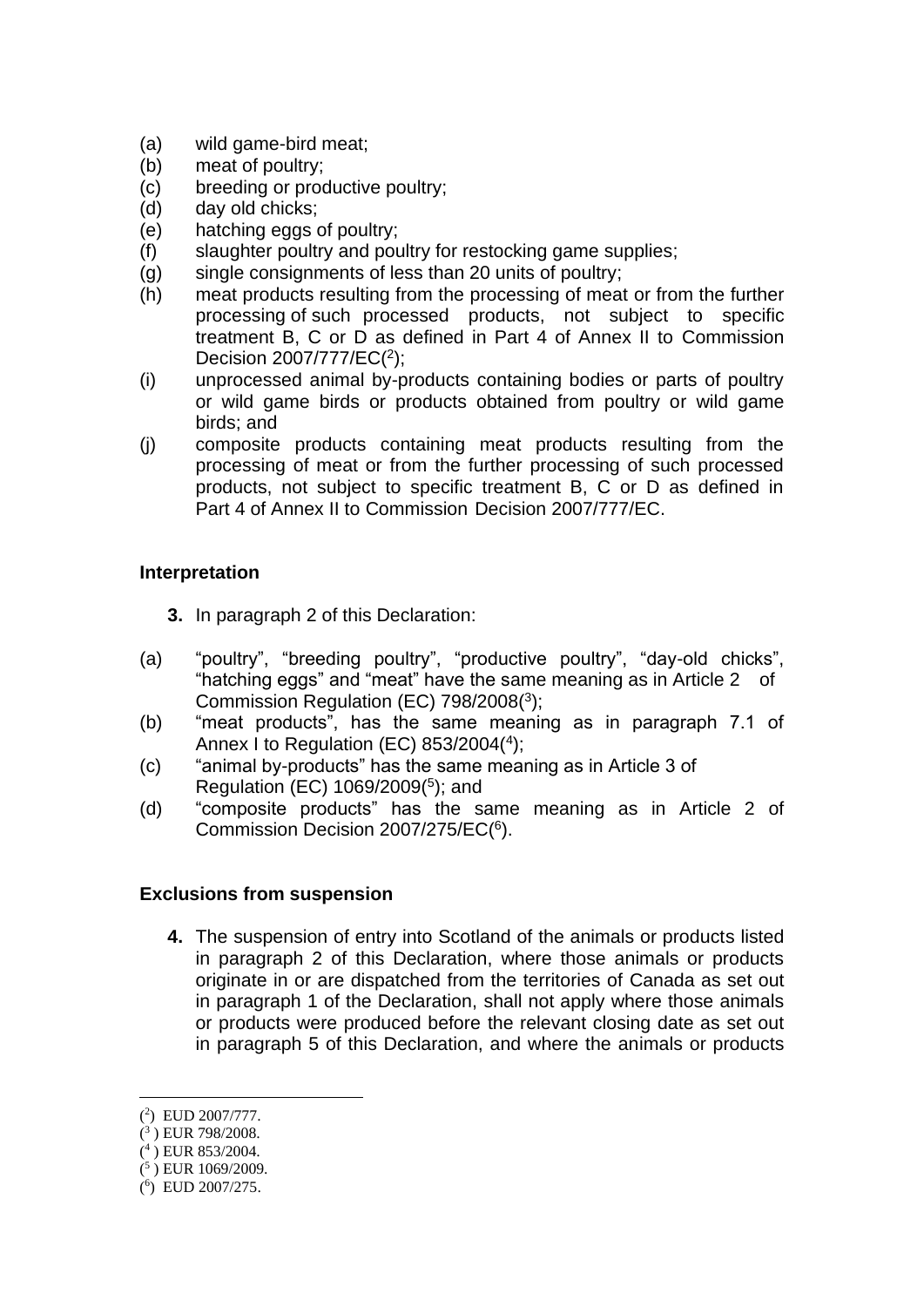are imported during a period of 90 days from that date, including transportation on the high seas.

- **5.** The closing dates are:
- (a) for animals or products originating in or dispatched from the territory of Canada described in paragraph 1(a) of this Declaration, 30 January 2022;
- (b) for animals or products originating in or dispatched from the territory of Canada described in paragraph 1(b) of this Declaration, 02 February 2022;
- (c) for animals or products originating in or dispatched from the territory of Canada described in paragraphs 1(c) and 1(d) of this Declaration, 26 March 2022;
- (d) for animals or products originating in or dispatched from the territory of Canada described in paragraph 1(e) of this Declaration, 28 March 2022;
- (e) for animals or products originating in or dispatched from the territory of Canada described in paragraph 1(f) of this Declaration, 31 March 2022;
- (f) for animals or products originating in or dispatched from the territory of Canada described in paragraphs 1(g) and 1(h) of this Declaration, 02 April 2022;
- (g) for animals or products originating in or dispatched from the territory of Canada described in paragraph 1(j) of this Declaration, 05 April 2022;
- (h) for animals or products originating in or dispatched from the territory of Canada described in paragraph 1(i) of this Declaration, 06 April 2022;
- (i) for animals or products originating in or dispatched from the territory of Canada described in paragraph 1(o) of this Declaration, 07 April 2022;
- (j) for animals or products originating in or dispatched from the territory of Canada described in paragraphs 1(k), 1(m) and 1(n) of this Declaration, 08 April 2022;
- (k) for animals or products originating in or dispatched from the territory of Canada described in paragraphs 1(l) and 1(z3) of this Declaration, 10 April 2022;
- (l) for animals or products originating in or dispatched from the territory of Canada described in paragraphs  $1(q)$ ,  $1(r)$ ,  $1(s)$ ,  $1(t)$  and  $1(u)$  of this Declaration, 11 April 2022;
- (m) for animals or products originating in or dispatched from the territory of Canada described in paragraph 1(w) of this Declaration, 12 April 2022;
- (n) for animals or products originating in or dispatched from the territory of Canada described in paragraph 1(p) of this Declaration, 13 April 2022;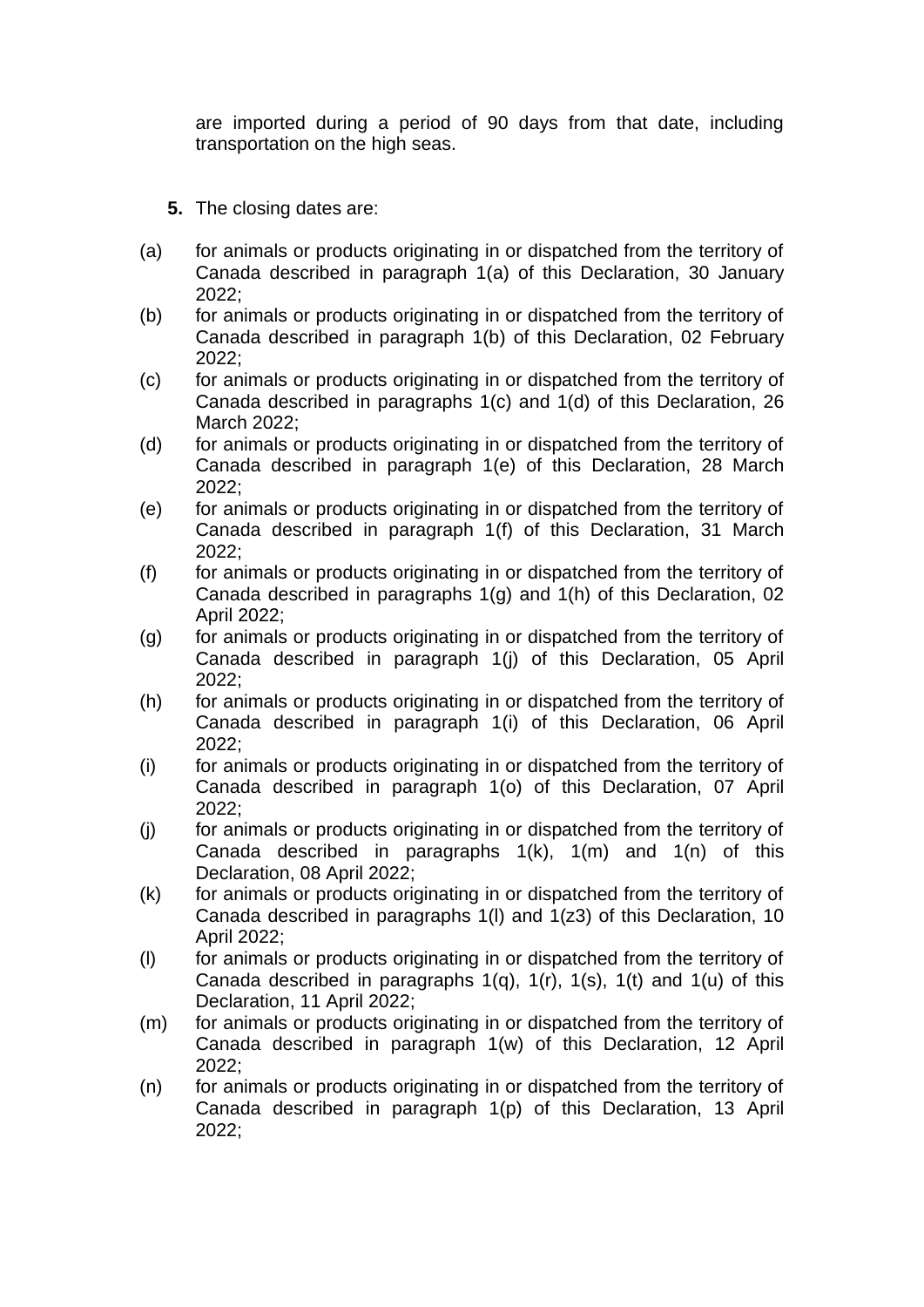- (o) for animals or products originating in or dispatched from the territory of Canada described in paragraphs  $1(v)$ ,  $1(x)$  and  $1(z1)$  of this Declaration, 14 April 2022;
- (p) for animals or products originating in or dispatched from the territory of Canada described in paragraph 1(z2) of this Declaration, 15 April 2022;
- (q) for animals or products originating in or dispatched from the territory of Canada described in paragraphs 1(z4) and 1(z5) of this Declaration, 19 April 2022;
- (r) for animals or products originating in or dispatched from the territory of Canada described in paragraphs 1(y) and 1(z) of this Declaration, 21 April 2022;
- (s) for animals or products originating in or dispatched from the territory of Canada described in paragraph 1(z6) of this Declaration, 17 April 2022;
- (t) for animals or products originating in or dispatched from the territory of Canada described in paragraphs 1(z7), 1(z18) and 1(z21) of this Declaration, 26 April 2022;
- (u) for animals or products originating in or dispatched from the territory of Canada described in paragraph 1(z8) of this Declaration, 16 April 2022;
- (v) for animals or products originating in or dispatched from the territory of Canada described in paragraph 1(z9) of this Declaration, 20 April 2022;
- (w) for animals or products originating in or dispatched from the territory of Canada described in paragraph 1(z10) of this Declaration, 21 April 2022;
- (x) for animals or products originating in or dispatched from the territory of Canada described in paragraphs  $1(z11)$ ,  $1(z12)$ ,  $1(z14)$  and  $1(z15)$  of this Declaration, 22 April 2022;
- (y) for animals or products originating in or dispatched from the territory of Canada described in paragraph 1(z13) of this Declaration, 23 April 2022;
- (z) for animals or products originating in or dispatched from the territory of Canada described in paragraph 1(z16) of this Declaration, 27 April 2022;
- (z1) for animals or products originating in or dispatched from the territory of Canada described in paragraph 1(z17) of this Declaration, 24 April 2022;
- (z2) for animals or products originating in or dispatched from the territory of Canada described in paragraph 1(z19) of this Declaration, 25 April 2022;
- (z3) for animals or products originating in or dispatched from the territory of Canada described in paragraphs 1(z20) and 1(z24) of this Declaration, 28 April 2022;
- (z4) for animals or products originating in or dispatched from the territory of Canada described in paragraphs  $1(z25)$ ,  $1(z26)$  and  $1(z27)$  of this Declaration, 02 May 2022; and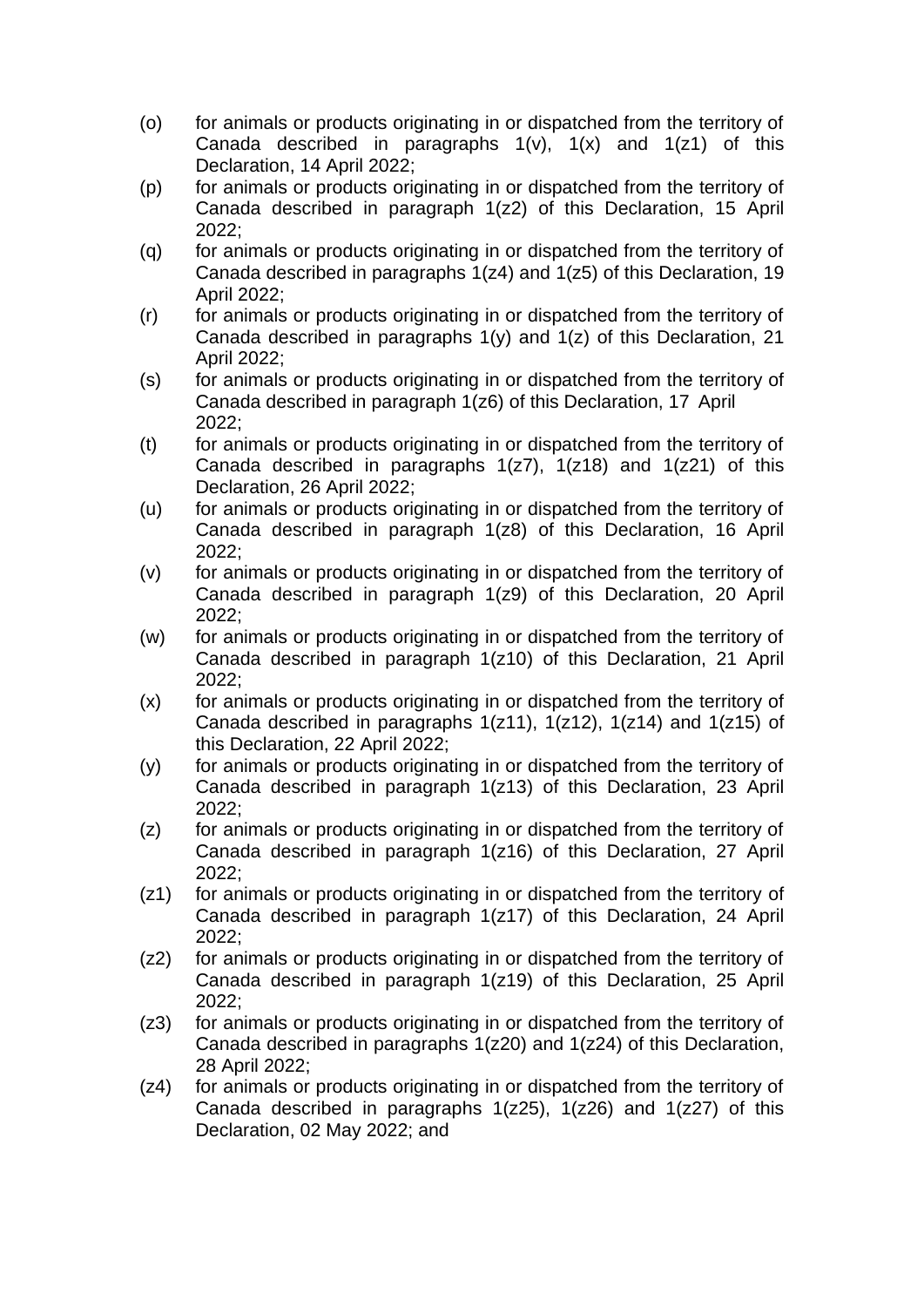- (z5) for animals or products originating in or dispatched from the territory of Canada described in paragraphs 1(z25), 1(z26) and 1(z27) of this Declaration, 02 May 2022; and
- (z6) for animals or products originating in or dispatched from the territory of Canada described in paragraphs 1(z28), 1(z29) and 1(z30) of this Declaration, 03 May 2022.
	- **6.** The suspension of entry into Scotland of the animals or products listed in paragraph 2 of this Declaration, where those animals or products originate in or are dispatched from the territories of Canada as set out in paragraph 1 of the Declaration, shall not apply where those animals or products were produced after the relevant opening date as set out in paragraph 7 of this Declaration.
	- **7.** The opening dates are:
- (a) for animals or products originating in or dispatched from the territory of Canada described in paragraph 1(a) of this Declaration, 28 June 2022; and
- (b) for animals or products originating in or dispatched from the territory of Canada described in paragraph 1(b) of this Declaration, 09 June 2022.
	- **8.** Paragraphs 2(i) and 2(j) of this Declaration do not apply to:
- (a) specified pathogen free eggs within the meaning of Article 2 of Commission Regulation (EC) 798/2008; and
- (b) eggs as defined in paragraph 5.1 of Annex 1 to Regulation (EC) 853/2004 or egg products as defined in paragraph 7.3 of that Annex to that Regulation.

# **Measures specifying method of identification of place of origin or dispatch**

- **9.** Animals or products that are listed in paragraph 2 of this Declaration and that originate in or are dispatched from one of the territories of Canada described in paragraph 1 of this Declaration for entry into Scotland must ensure that they are accompanied by a veterinary certificate that lists their place of origin or dispatch as:
- (a) for animals or products originating in or dispatched from the territory of Canada described in paragraph 1(a) of this Declaration, "CA 2.1";
- (b) for animals or products originating in or dispatched from the territory of Canada described in paragraph 1(b) of this Declaration, "CA 2.2";
- (c) for animals or products originating in or dispatched from the territory of Canada described in paragraph 1(c) of this Declaration, "CA 2.3";
- (d) for animals or products originating in or dispatched from the territory of Canada described in paragraph 1(d) of this Declaration, "CA 2.4";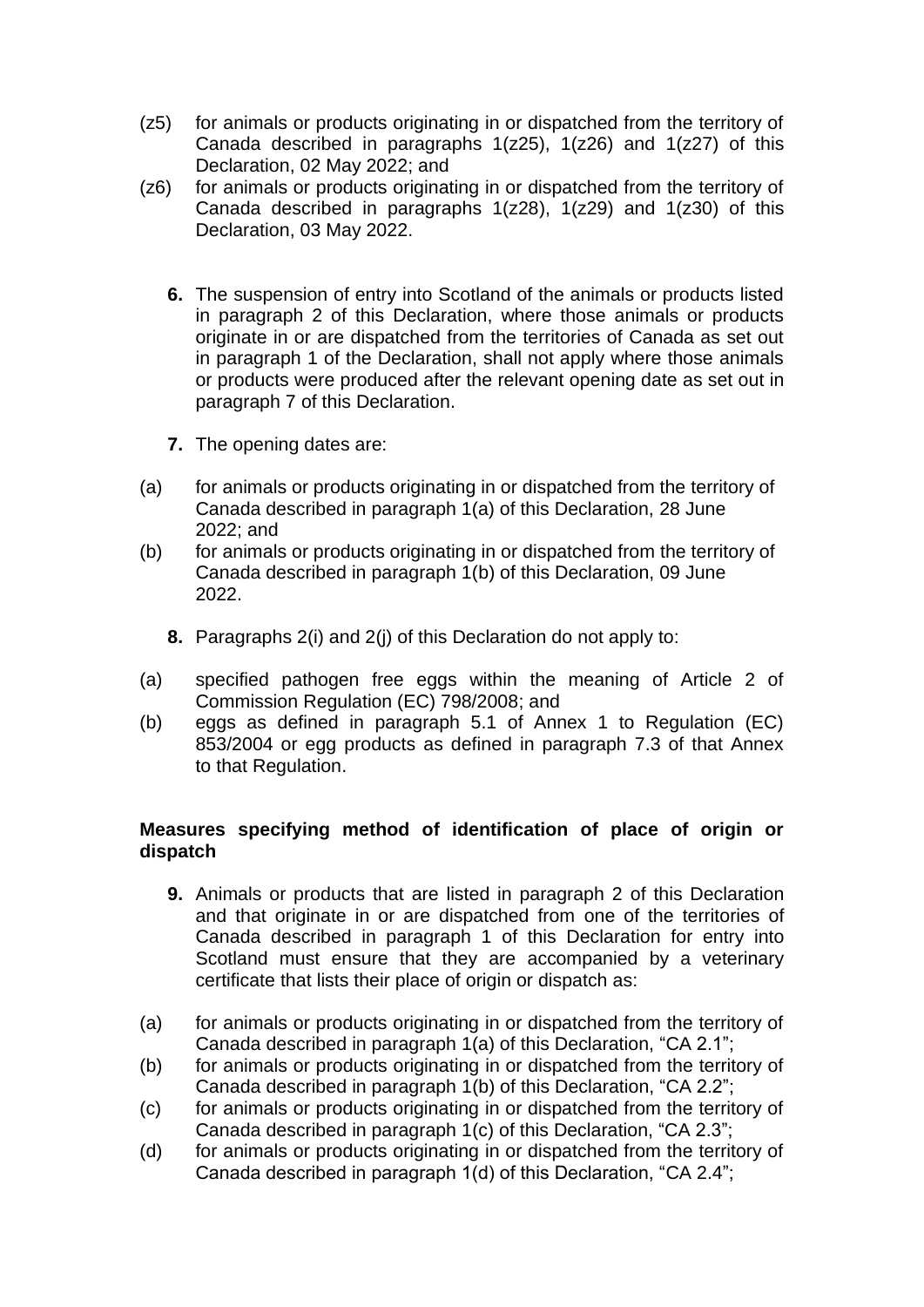- (e) for animals or products originating in or dispatched from the territory of Canada described in paragraph 1(e) of this Declaration, "CA 2.5";
- (f) for animals or products originating in or dispatched from the territory of Canada described in paragraph 1(f) of this Declaration, "CA 2.6";
- (g) for animals or products originating in or dispatched from the territory of Canada described in paragraph 1(g) of this Declaration, "CA 2.7";
- (h) for animals or products originating in or dispatched from the territory of Canada described in paragraph 1(h) of this Declaration, "CA 2.8";
- (i) for animals or products originating in or dispatched from the territory of Canada described in paragraph 1(i) of this Declaration, "CA 2.9";
- (j) for animals or products originating in or dispatched from the territory of Canada described in paragraph 1(j) of this Declaration, "CA 2.10";
- (k) for animals or products originating in or dispatched from the territory of Canada described in paragraph 1(k) of this Declaration, "CA 2.11";
- (l) for animals or products originating in or dispatched from the territory of Canada described in paragraph 1(l) of this Declaration, "CA 2.12";
- (m) for animals or products originating in or dispatched from the territory of Canada described in paragraph 1(m) of this Declaration, "CA 2.13";
- (n) for animals or products originating in or dispatched from the territory of Canada described in paragraph 1(n) of this Declaration, "CA 2.14";
- (o) for animals or products originating in or dispatched from the territory of Canada described in paragraph 1(o) of this Declaration, "CA 2.15";
- (p) for animals or products originating in or dispatched from the territory of Canada described in paragraph 1(p) of this Declaration, "CA 2.16";
- (q) for animals or products originating in or dispatched from the territory of Canada described in paragraph 1(q) of this Declaration, "CA 2.17";
- (r) for animals or products originating in or dispatched from the territory of Canada described in paragraph 1(r) of this Declaration, "CA 2.18";
- (s) for animals or products originating in or dispatched from the territory of Canada described in paragraph 1(s) of this Declaration, "CA 2.19";
- (t) for animals or products originating in or dispatched from the territory of Canada described in paragraph 1(t) of this Declaration, "CA 2.20";
- (u) for animals or products originating in or dispatched from the territory of Canada described in paragraph 1(u) of this Declaration, "CA 2.21";
- (v) for animals or products originating in or dispatched from the territory of Canada described in paragraph 1(v) of this Declaration, "CA 2.22";
- (w) for animals or products originating in or dispatched from the territory of Canada described in paragraph 1(w) of this Declaration, "CA 2.23";
- (x) for animals or products originating in or dispatched from the territory of Canada described in paragraph 1(x) of this Declaration, "CA 2.24";
- (y) for animals or products originating in or dispatched from the territory of Canada described in paragraph 1(y) of this Declaration, "CA 2.25";
- (z) for animals or products originating in or dispatched from the territory of Canada described in paragraph 1(z) of this Declaration, "CA 2.26";
- (z1) for animals or products originating in or dispatched from the territory of Canada described in paragraph 1(z1) of this Declaration, "CA 2.27";
- (z2) for animals or products originating in or dispatched from the territory of Canada described in paragraph 1(z2) of this Declaration, "CA 2.28";
- (z3) for animals or products originating in or dispatched from the territory of Canada described in paragraph 1(z3) of this Declaration, "CA 2.29";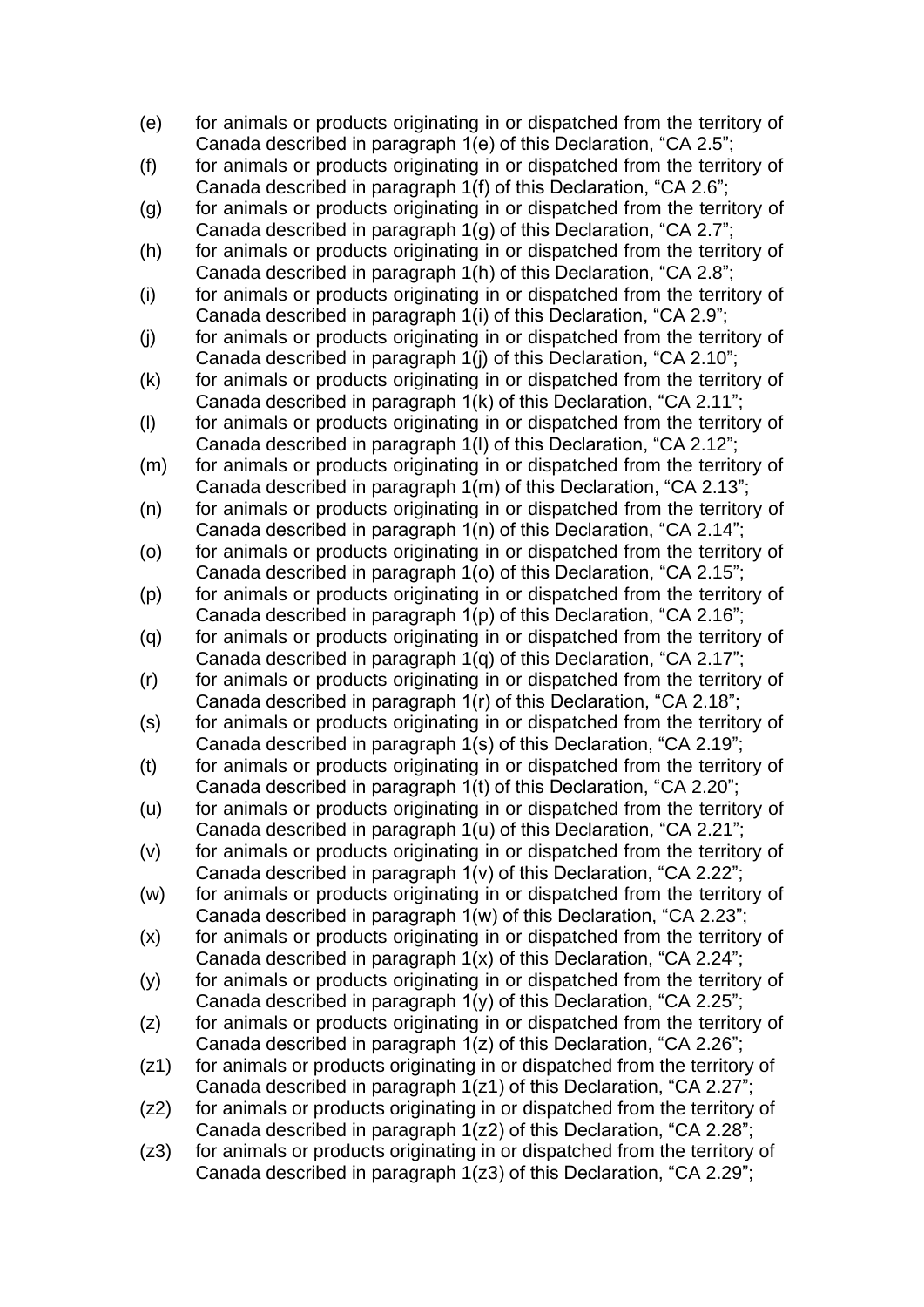- (z4) for animals or products originating in or dispatched from the territory of Canada described in paragraph 1(z4) of this Declaration, "CA 2.30";
- (z5) for animals or products originating in or dispatched from the territory of Canada described in paragraph 1(z5) of this Declaration, "CA 2.31";
- (z6) for animals or products originating in or dispatched from the territory of Canada described in paragraph 1(z6) of this Declaration, "CA 2.32";
- (z7) for animals or products originating in or dispatched from the territory of Canada described in paragraph 1(z7) of this Declaration, "CA 2.33";
- (z8) for animals or products originating in or dispatched from the territory of Canada described in paragraph 1(z8) of this Declaration, "CA 2.34";
- (z9) for animals or products originating in or dispatched from the territory of Canada described in paragraph 1(z9) of this Declaration, "CA 2.35";
- (z10) for animals or products originating in or dispatched from the territory of Canada described in paragraph 1(z10) of this Declaration, "CA 2.36";
- (z11) for animals or products originating in or dispatched from the territory of Canada described in paragraph 1(z11) of this Declaration, "CA 2.37";
- (z12) for animals or products originating in or dispatched from the territory of Canada described in paragraph 1(z12) of this Declaration, "CA 2.38";
- (z13) for animals or products originating in or dispatched from the territory of Canada described in paragraph 1(z13) of this Declaration, "CA 2.39";
- (z14) for animals or products originating in or dispatched from the territory of Canada described in paragraph 1(z14) of this Declaration, "CA 2.40";
- (z15) for animals or products originating in or dispatched from the territory of Canada described in paragraph 1(z15) of this Declaration, "CA 2.41";
- (z16) for animals or products originating in or dispatched from the territory of Canada described in paragraph 1(z16) of this Declaration, "CA 2.42";
- (z17) for animals or products originating in or dispatched from the territory of Canada described in paragraph 1(z17) of this Declaration, "CA 2.43";
- (z18) for animals or products originating in or dispatched from the territory of Canada described in paragraph 1(z18) of this Declaration, "CA 2.44";
- (z19) for animals or products originating in or dispatched from the territory of Canada described in paragraph 1(z19) of this Declaration, "CA 2.45";
- (z20) for animals or products originating in or dispatched from the territory of Canada described in paragraph 1(z20) of this Declaration, "CA 2.46";
- (z21) for animals or products originating in or dispatched from the territory of Canada described in paragraph 1(z21) of this Declaration, "CA 2.47";
- (z22) for animals or products originating in or dispatched from the territory of Canada described in paragraph 1(z22) of this Declaration, "CA 2.48";
- (z23) for animals or products originating in or dispatched from the territory of Canada described in paragraph 1(z23) of this Declaration, "CA 2.49";
- (z24) for animals or products originating in or dispatched from the territory of Canada described in paragraph 1(z24) of this Declaration, "CA 2.50";
- (z25) for animals or products originating in or dispatched from the territory of Canada described in paragraph 1(z25) of this Declaration, "CA 2.51";
- (z26) for animals or products originating in or dispatched from the territory of Canada described in paragraph 1(z26) of this Declaration, "CA 2.52";
- (z27) for animals or products originating in or dispatched from the territory of Canada described in paragraph 1(z27) of this Declaration, "CA 2.53";
- (z28) for animals or products originating in or dispatched from the territory of Canada described in paragraph 1(z28) of this Declaration, "CA 2.54";